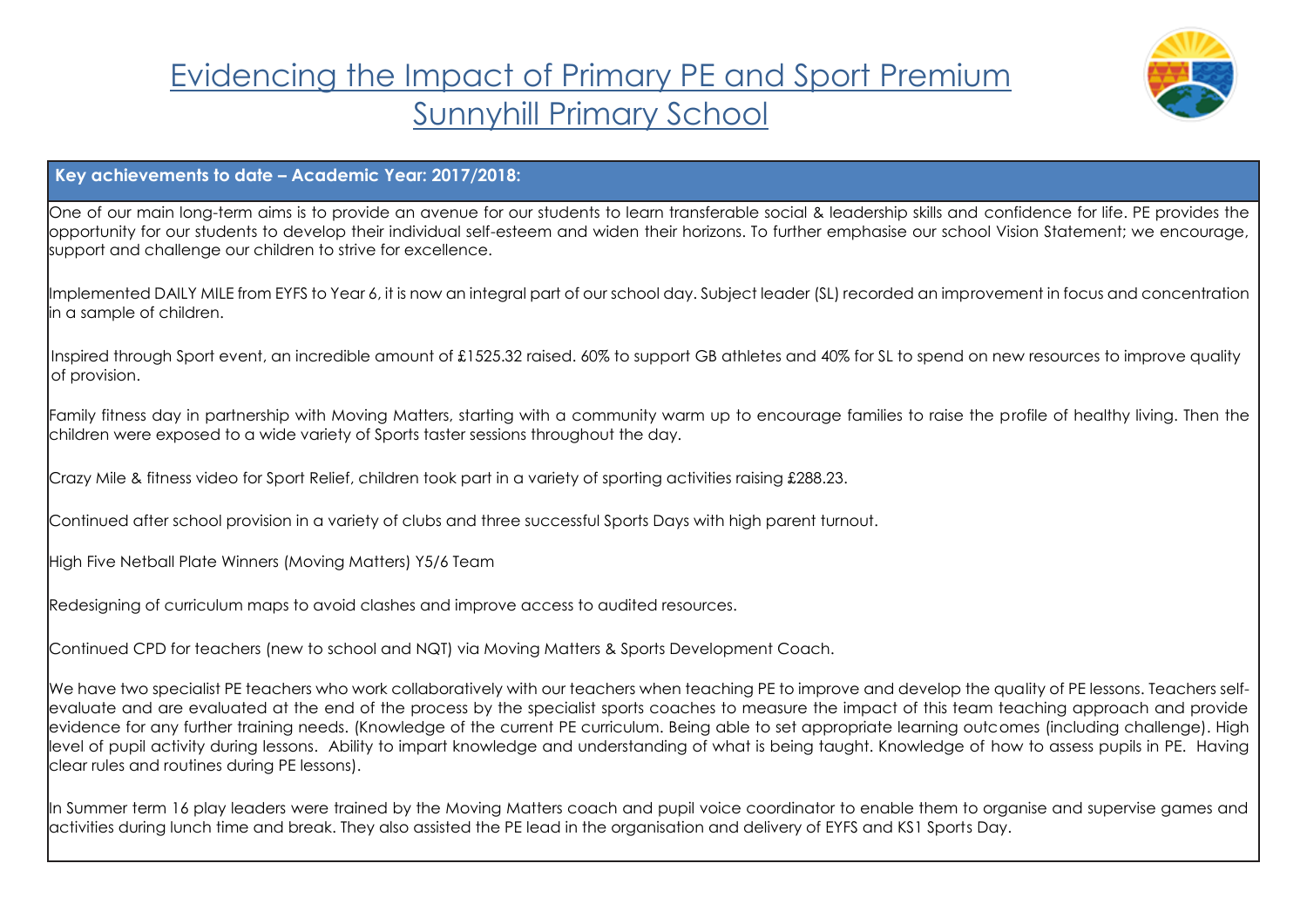## **Areas for improvement/Continued provision 2018/19:**

The aim in 2018/19 is to develop children's fitness, concentration and learning by supporting teachers in the planning and delivery of fitness sessions. We plan for children to be more aware of the positive impact of a healthy body on the mind, to use PE/fitness as a tool for whole school improvement.

At least one whole school sporting activity to be arranged (Edwardian flash mob for Sunnyhill 100).

Introduction of 'Active Learning', staff meeting to be led by SL to encourage a higher level of physical activity for our children throughout the day.

Arrange a Community Mile as part of Refugee Week to encourage parents be positive role models in fitness and to enjoy physical activity with their children.

SL to use some release time spreading Daily Mile to other primary schools, creating a community for our children where Physical activity is at the forefront.

Work with a high-profile charity (Show Racism the Red Card) to encourage diversity/role models in Sport (as it is a non- Sport Relief Year, we want to remain fundraising for Sport).

Daily Mile to remain an integral part of Sunnyhill's school day.

Encourage use of fitness starters for Teachers by PE lead to use throughout the day as a part of 'Active Learning'.

Continued CPD for teachers (new to school and NQT) via Moving Matters.

Continued after school provision in a variety of clubs.

Continued training of play leaders to increase opportunities for directed physical activity in the playground.

Continued appointment of a permanent PE Subject leader to facilitate the Key indicators of the Sport Premium for 2019/2020.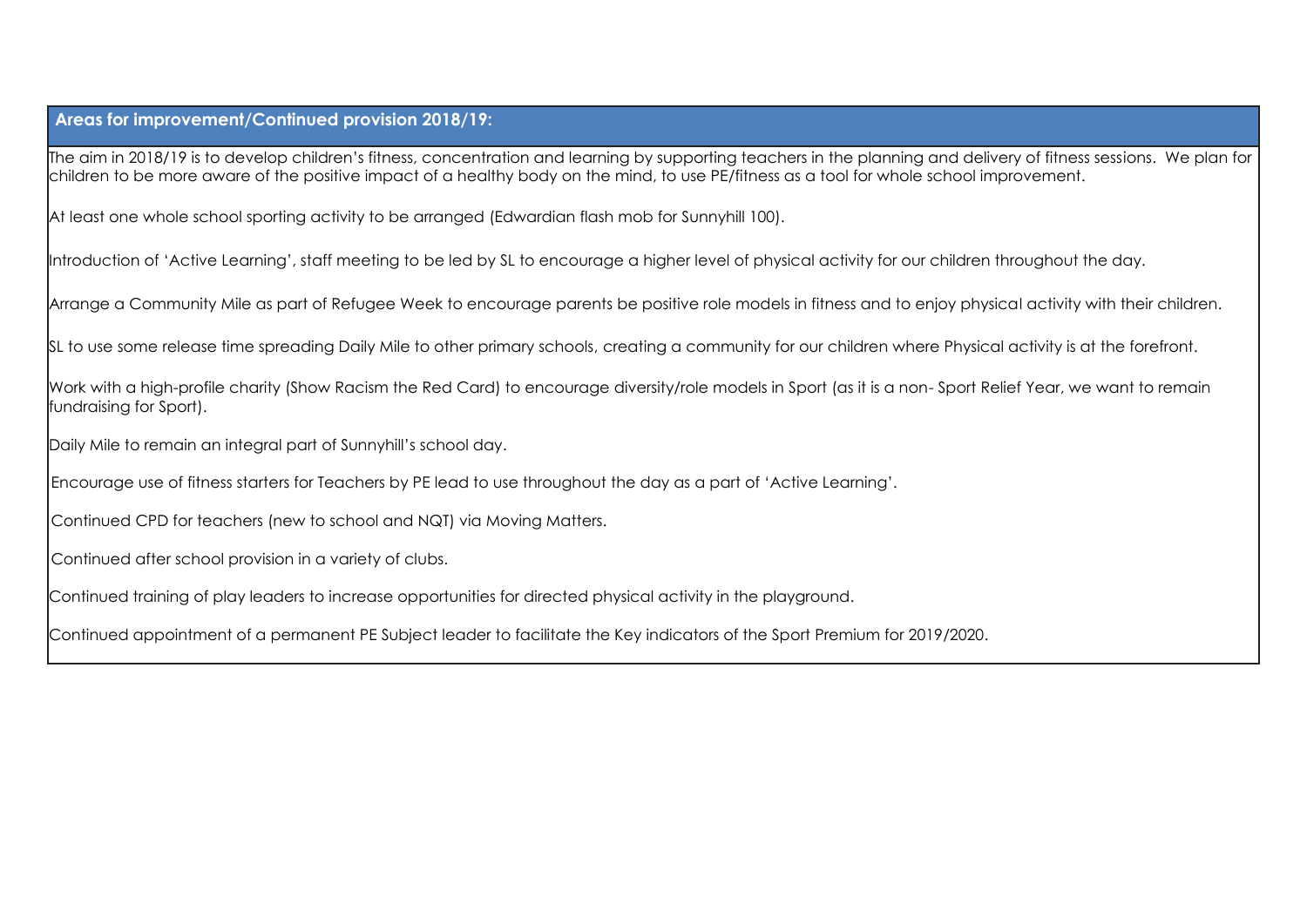| Academic Year: 2018/19                                                                                                                                                                                                     | Total fund allocated: £20,580                                                                                                                                                                                                                          | Date Updated: 24.05.19                                                                |                                                                                                                                                                                                                                                                        |                                                                                                                                                                                  |
|----------------------------------------------------------------------------------------------------------------------------------------------------------------------------------------------------------------------------|--------------------------------------------------------------------------------------------------------------------------------------------------------------------------------------------------------------------------------------------------------|---------------------------------------------------------------------------------------|------------------------------------------------------------------------------------------------------------------------------------------------------------------------------------------------------------------------------------------------------------------------|----------------------------------------------------------------------------------------------------------------------------------------------------------------------------------|
| Key indicator 1: The engagement of all pupils in regular physical activity - Chief Medical Officer guidelines<br>recommend that primary school children undertake at least 30 minutes of physical activity a day in school | Percentage of total<br>allocation:<br>2.9%                                                                                                                                                                                                             |                                                                                       |                                                                                                                                                                                                                                                                        |                                                                                                                                                                                  |
| School focus with clarity on<br>intended impact on pupils:                                                                                                                                                                 | Actions to achieve:                                                                                                                                                                                                                                    | Funding<br>allocated:                                                                 | Evidence and impact:                                                                                                                                                                                                                                                   | Sustainability and suggested<br>next steps:                                                                                                                                      |
| Sunnyhill 100 - Edwardian<br>Flash mob for Sunnyhill 100<br>Event.                                                                                                                                                         | SL to choreograph a whole school<br>dance.<br>SL to teach to Staff in a morning<br>briefing session. Staff to teach it to<br>individual classes. (Also covered in<br>Section 3)                                                                        | Release time<br>for SL (1 day)<br>£265                                                | Sport as a whole school<br>community. The children's<br>feedback was incredibly<br>bositive. It united the children<br>from EYFS to Y6 and they had<br>a variety of positive role<br>models through staff<br>participating. A very<br>memorable whole school<br>event. | Plan a whole school<br>dance/flash mob to be<br>completed at a curriculum<br>celebration.                                                                                        |
| Improvements in children<br>leading effective/active<br>play in the playground.                                                                                                                                            | Play leaders to receive training with<br>specialist sports coach once a week<br>(Moving Matters)                                                                                                                                                       | 1/5 of Moving<br><b>Matters Cost</b><br>$£2000 -$<br>already listed<br>in Section 3)  | Children have more to do at<br>playtime, more children are<br>active and less behavioural<br>lincidents.                                                                                                                                                               | Allow play leaders to plan<br>more playground events<br>with the SL and Pupil Voice<br>Coordinator and be more<br>active in intra-house<br>tournaments including Sports<br>Days. |
| Directed Support of Early<br>Years Active Zone (Sports<br>Coach)                                                                                                                                                           | Timetable Sports Coach to lead on<br>activity in the EYFS playground.<br>Focus on balance; co-ordination;<br>spatial awareness; moving around<br>safely; using/playing number games<br>and 'actively' identifying colours in<br>game based programmes. | 1/6 of Sports<br>Development<br>coach<br>£6156.00-<br>already listed<br>in Section 3) | Children are more active in<br>the EYFS playground and are<br>Improving their gross motor<br>skills.                                                                                                                                                                   | <b>Embed into Early Years</b><br>Planning in line with termly<br>themes.                                                                                                         |
| Cleanup/Audits of PE<br>Cupboard                                                                                                                                                                                           | Clear labelling and stock check<br>completely regularly.<br>New Tennis Nets Purchased                                                                                                                                                                  | Release time<br>for SL (1day)<br>£265<br><b>Tennis Nets</b><br>£68                    | Ensuring time is not wasted<br>during PE lessons looking for<br>resources.                                                                                                                                                                                             | Continue in 2019/2020- Use<br>pupil voice groups to<br>support.                                                                                                                  |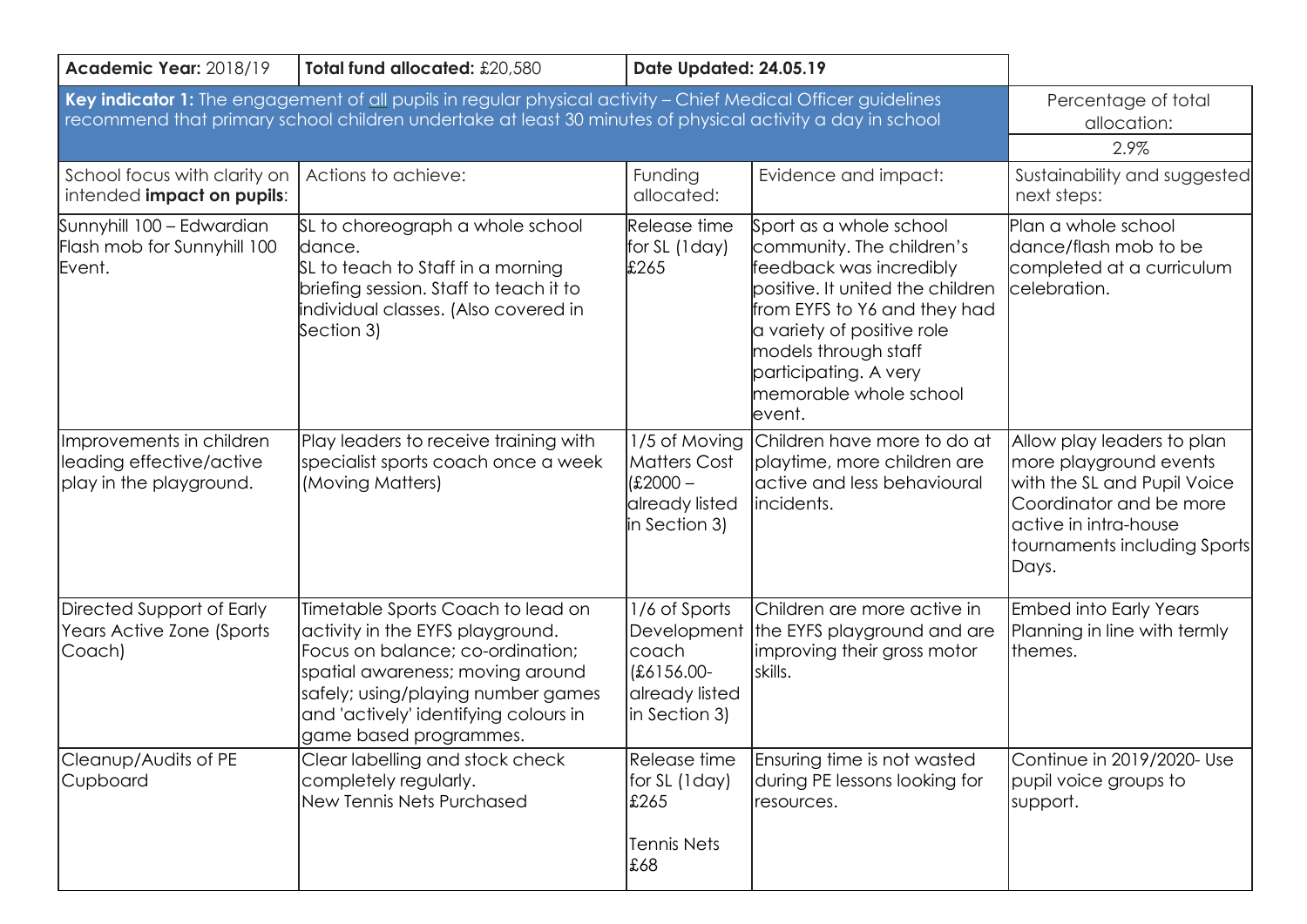| Key indicator 2: The profile of PESSPA (Physical Education, School Sport, Physical Activity) being raised across the<br>school as a tool for whole school improvement |                                                                                                                                                                                               |                                                                                                    |                                                                                                                                                                   | Percentage of total<br>allocation:<br>$4\%$                                                                                                                                                          |
|-----------------------------------------------------------------------------------------------------------------------------------------------------------------------|-----------------------------------------------------------------------------------------------------------------------------------------------------------------------------------------------|----------------------------------------------------------------------------------------------------|-------------------------------------------------------------------------------------------------------------------------------------------------------------------|------------------------------------------------------------------------------------------------------------------------------------------------------------------------------------------------------|
| School focus with clarity on<br>intended impact on pupils:                                                                                                            | Actions to achieve:                                                                                                                                                                           | Funding<br>allocated:                                                                              | Evidence and impact:                                                                                                                                              | Sustainability and suggested<br>next steps:                                                                                                                                                          |
| Community daily mile.                                                                                                                                                 | Organise event as part of Refugee<br>week, inviting parents to join their<br>child's class for their daily mile timeslot. £265                                                                | Release time<br>for SL (1 day)                                                                     | The event encouraged<br>parents to be positive role<br>models in fitness and they<br>enjoyed the chance to<br>undertake physical activity<br>with their children. | Repeat in 2019/2020-Maybe<br>as a reward for the most<br>improved class.                                                                                                                             |
| Timetabling                                                                                                                                                           | Timetabling across a three form entry<br>school with split lunchtimes to ensure<br>all classes receive the correct amount<br>of PE provision every term.                                      | $X 3 \frac{1}{2}$ days<br>(Each term)<br>Release of PE<br>SL to create<br><b>timetable</b><br>£310 | Timetables are kept up to<br>date and curriculum maps for<br><b>PE</b> are circulated to ensure<br>resources can be shared<br>appropriately.                      | Repeat in 2019/2020                                                                                                                                                                                  |
| Active Learning Initiative                                                                                                                                            | Establish links between PE and other<br>curriculum areas.<br>To begin to use PE as a tool for whole<br>school improvement, 'Active learning'<br>Staff meeting to disseminate<br>linformation. | Release time<br>for SL (1 day)<br>£265                                                             | Increasing the time children<br>are active as part of the<br>normal school day. Using<br>physical activity to improve<br>physical and mental health.              | By the end of the academic<br>year CTs and TAs are using<br>established routines.<br><b>Expectations for staff and</b><br>children are beginning to be<br>embedded. To be<br>continued in 2019/2020/ |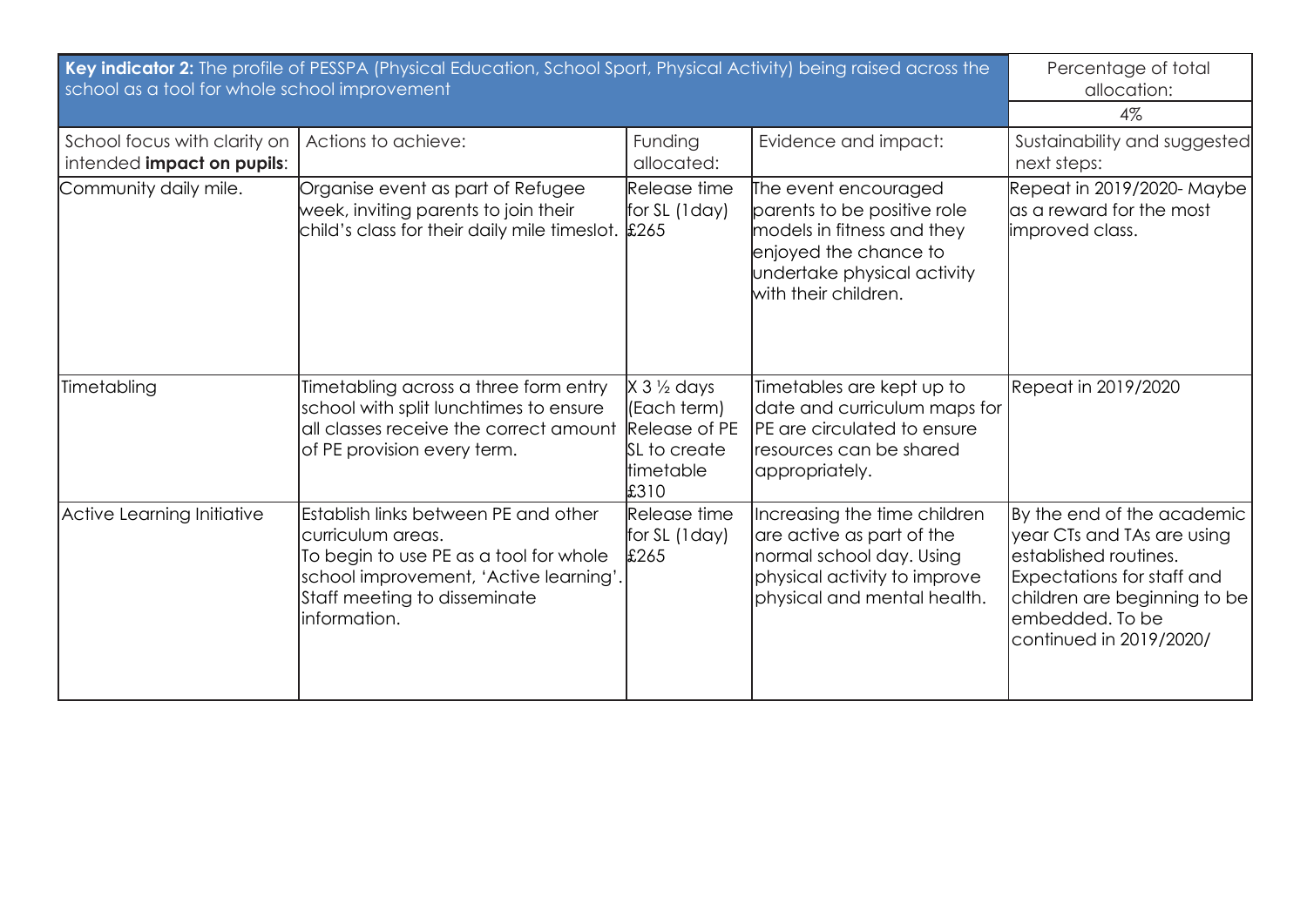|                                                                                                                                                                                  | Key indicator 3: Increased confidence, knowledge and skills of all staff in teaching PE and sport                                                                                                                                                                                                                                                                                                                                                                                                                                                |                                   |                                                                                                                                                                                                                                                                                                                                                                      | Percentage of total<br>allocation:<br>79.8%                                                                                                                                                    |
|----------------------------------------------------------------------------------------------------------------------------------------------------------------------------------|--------------------------------------------------------------------------------------------------------------------------------------------------------------------------------------------------------------------------------------------------------------------------------------------------------------------------------------------------------------------------------------------------------------------------------------------------------------------------------------------------------------------------------------------------|-----------------------------------|----------------------------------------------------------------------------------------------------------------------------------------------------------------------------------------------------------------------------------------------------------------------------------------------------------------------------------------------------------------------|------------------------------------------------------------------------------------------------------------------------------------------------------------------------------------------------|
| School focus with clarity on<br>intended<br>impact on pupils:                                                                                                                    | Actions to achieve:                                                                                                                                                                                                                                                                                                                                                                                                                                                                                                                              | Funding<br>allocated:             | Evidence and impact:                                                                                                                                                                                                                                                                                                                                                 | Sustainability and suggested<br>next steps:                                                                                                                                                    |
| primary schools.                                                                                                                                                                 | Spreading Daily Mile to other Creating a community where Physical Release time for SL<br>activity is at the forefront.                                                                                                                                                                                                                                                                                                                                                                                                                           | (1day)<br>£265                    | Sunnyhill Children view<br>themselves as a 'leading'<br>example' in the<br>community links in Sport<br>with other local Primary<br>Schools.                                                                                                                                                                                                                          | Continue to accept<br>correspondence and visits<br>from other schools who are<br>community. It gave a boost interested in how we have<br>in confidence and created implemented the daily mile. |
| KS <sub>2</sub><br>Improved confidence of<br>teachers (targeting NQTs<br>and new teachers/new to<br>year group teachers) to<br>deliver structured and<br>challenging PE Lessons. | Employment of Moving Matters:<br>A specialist to work alongside<br>teaching staff and support their<br>development.<br><b>5Creedy (New Teacher)</b><br>6Rother (New to Year 6)<br>4Avon (New Teacher)<br>6Ribble (PE lead with new MM<br>Coach)<br>6Rife<br>4 Aire<br>5Crane<br>3Sprint<br>4Arrow (New Teacher)<br>5 Cregg<br>3 Stour (New Teacher)<br>6 Ribble (Student Teacher)<br>Modelling good practice,<br>observations and provide feedback<br>on teaching (verbal & written), team<br>teaching, assessment, planning and<br>preparation. | <b>Moving Matters-</b><br>£10,000 | Regular review meetings<br>with Moving Matters<br>on a week to week basis in school CPD.<br>confidence and subject<br>knowledge.<br>Staff who have Moving<br>Matters training regularly<br>accessing lesson plans for<br>solo sessions. Lasting<br>effects of CPD obvious.<br>Incredibly positive<br>feedback from Sunnyhill<br>Staff about Moving Matters<br>Coach. | Renew contract for 2019/20<br>To 1.5 days to allow support<br>coach. Staff are improving for competitions and whole                                                                            |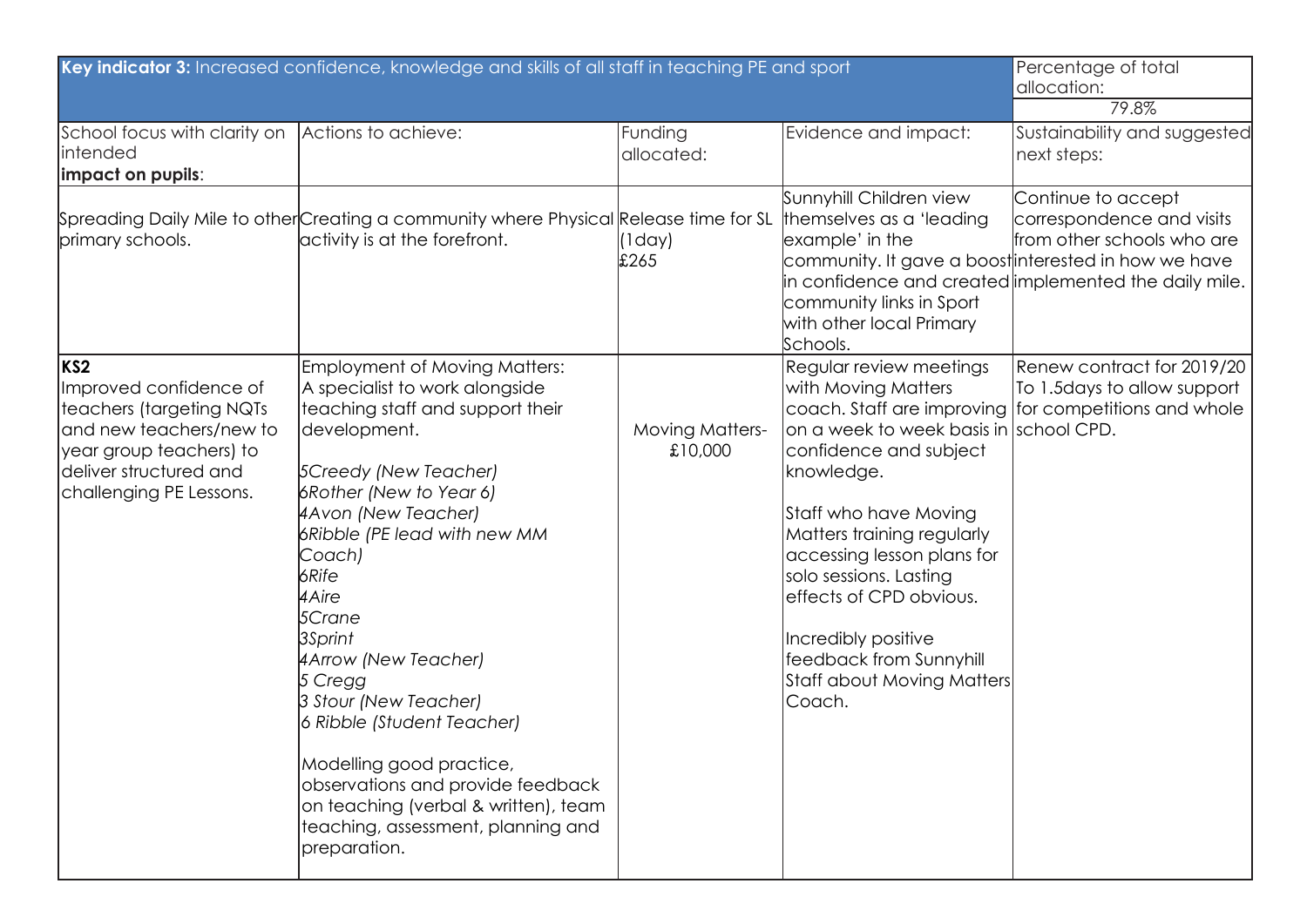| lks1<br>Improved confidence of<br>teachers (targeting NQTs<br>and new teachers/new to<br>year group teachers) to<br>deliver structured and<br>challenging PE Lessons. | Employment of a Sports Development £6156.00<br>Coach to work alongside staff and<br>support their development.<br>Nursery<br>Ely (New to Yr1)<br><b>Esk (New Teacher)</b><br>2 Beck<br>2 Bailey<br><b>Reception Thames</b><br><b>Reception Tyne</b><br>Esk (Teacher changeover)<br>2 Beam<br>Directed Support of Early Years Active<br>Izone |                     | Regular review<br>meetings/emails with<br>on a week to week basis in support for competitions<br>confidence and subject<br>knowledge.                                                                                                                             | <b>Renew contract for Moving</b><br>Matters 2019/20<br>coach. Staff are improving Increase to 1.5 days to allow<br>and whole school (including<br>KS1) CPD. |
|-----------------------------------------------------------------------------------------------------------------------------------------------------------------------|----------------------------------------------------------------------------------------------------------------------------------------------------------------------------------------------------------------------------------------------------------------------------------------------------------------------------------------------|---------------------|-------------------------------------------------------------------------------------------------------------------------------------------------------------------------------------------------------------------------------------------------------------------|-------------------------------------------------------------------------------------------------------------------------------------------------------------|
| works.                                                                                                                                                                | Circulating access codes for The support of teachers comes with<br>Moving Matters schemes of access to all Moving Matters schemes<br>of work and a range of supporting<br>documents which help improve all<br>staff's ability to teach<br>good/outstanding PE lessons.                                                                       | N/A                 | Consistent approach to<br>teaching PE. Teachers<br>have planned progression<br>and challenge in lessons.<br>Age appropriate starters.                                                                                                                             | Circulate yearly/remind<br>Staff of resource in Staff<br>meetings.<br>Check if new staff members<br>need support with the<br>resource.                      |
| Sunnyhill 100<br>(Also listed in Section 1)                                                                                                                           | ead Friday Morning Meeting to<br>teach Staff the Sunnyhill 100 dance<br>that was devised based on archive<br>video material of the period.                                                                                                                                                                                                   | Listed in Section 1 | Staff enjoyed a meeting<br>with physical activity, felt<br>confident to take the<br>dance back to their classes celebration.<br>to teach. The whole school<br>event was very successful<br>with every child (Nursery-<br>Y6) performing the routine<br>correctly. | Plan a whole school<br>dance/flash mob to be<br>completed at a curriculum                                                                                   |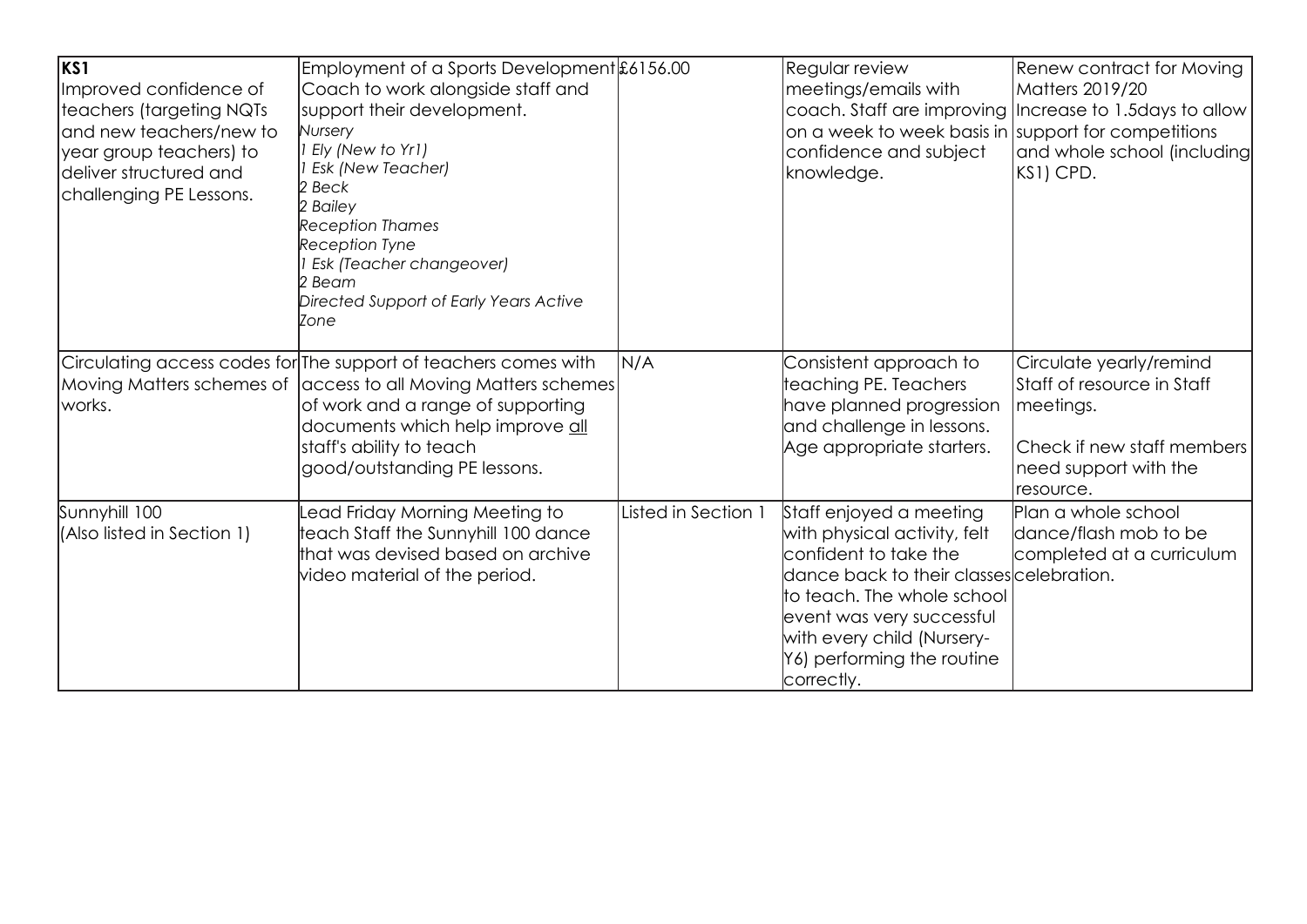| Key indicator 4: Broader experience of a range of sports and activities offered to all pupils                                                                             |                                                                                                                                                   |                                                                  |                                                                                                                                                                                   | Percentage of total<br>allocation:<br>$9.4\%$                                                                                                            |
|---------------------------------------------------------------------------------------------------------------------------------------------------------------------------|---------------------------------------------------------------------------------------------------------------------------------------------------|------------------------------------------------------------------|-----------------------------------------------------------------------------------------------------------------------------------------------------------------------------------|----------------------------------------------------------------------------------------------------------------------------------------------------------|
| School focus with clarity on Actions to achieve:<br>intended<br>impact on pupils:                                                                                         |                                                                                                                                                   | Funding<br>allocated:                                            | Evidence and impact:                                                                                                                                                              | Sustainability and suggested<br>next steps:                                                                                                              |
| Run a wide range of<br>afterschool clubs for all<br>children.<br>Ensure a termly changeover Boxercise - Year 4-6 (Mixed)<br>of registers to ensure high<br>laccess rates. | Multiskills – KS1 (Mixed)<br>Football Club - KS1/KS2 Boys<br>Basketball – KS2 (Mixed)<br>Taekwondo – KS1/KS2(Mixed)<br>Netball – Year 5/6 (Mixed) | Multiskills - (£1026)<br>$\textsf{Basketball} - \textsf{(£900)}$ | New children are joining<br>clubs each term, parents<br>access to clubs, registers<br>are kept up to date and<br>waiting list children<br>regularly achieving places<br>in clubs. | Continue provision of free<br>ASCs in 2019/2020, try to<br>have commented on fairer utilise more staff members to<br>act as club leaders/role<br>models. |